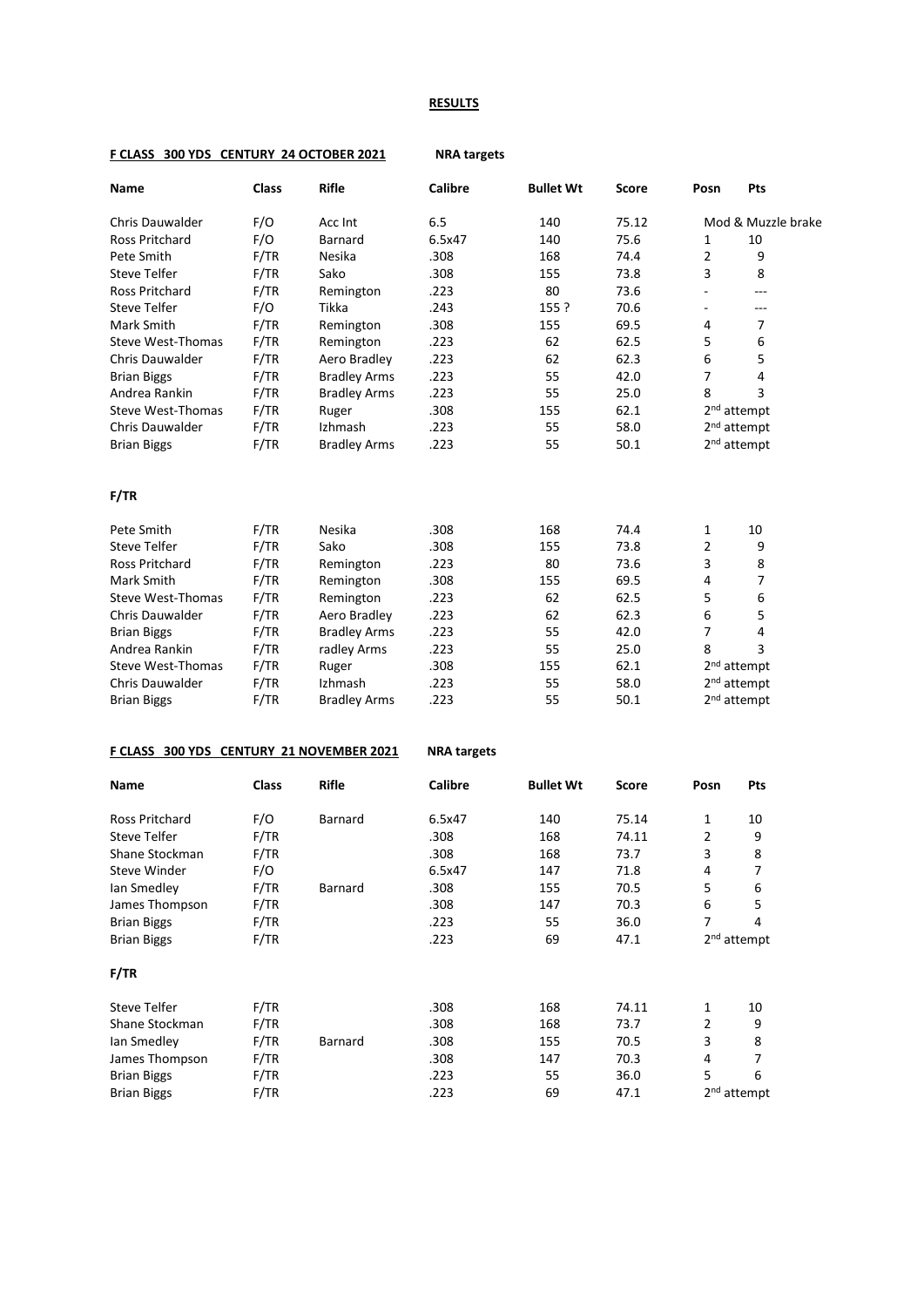### **McQUEENS – 300yds CENTURY 21 NOVEMBER 2021**

| Score | Posn                    |
|-------|-------------------------|
| 37    | 1                       |
| 30    | 2                       |
| 29    | 3                       |
| 23    | 4                       |
| 20    | 5                       |
| 11    | 6                       |
| 37    | 2 <sup>nd</sup> attempt |
| 36    | 2 <sup>nd</sup> attempt |
| 30    | 2 <sup>nd</sup> attempt |
| 27    | 2 <sup>nd</sup> attempt |
| 11    | 2 <sup>nd</sup> attempt |
|       |                         |

### **XMAS COMPS OLD SARUM DEC 2021**

## **.22 RIMFIRE "DON'T SHOOT THE HOSTAGE" 25M Any Rifle**

| Score | Posn                    |
|-------|-------------------------|
| 164   | 1                       |
| 154   | $\overline{2}$          |
| 153   | 3                       |
| 91    | 4                       |
| 57    | $5=$                    |
| 57    | $5=$                    |
| 27    | $7=$                    |
| 27    | $7=$                    |
| 49    | 2 <sup>nd</sup> attempt |
|       |                         |

## **.22 RIMFIRE "DOTS" 25M Semi-auto only**

| <b>Chris Dauwalder</b> | 284 | 1=    |
|------------------------|-----|-------|
| <b>Mick East</b>       | 284 | $1 =$ |
| <b>Ross Pritchard</b>  | 218 | 3     |
| Simon East             | 206 | 4     |
| Ed Warden              | 86  | 5     |
| Mark Smith             | 81  | 6     |
| Graham Downer          | 43  | 7     |
| Ivan Casey             | 29  | 8     |

### **GR(CF) OFFHAND 25M Weak shoulder**

| <b>Name</b>       | Top | <b>Bottom</b> | <b>Total</b> | Posn |
|-------------------|-----|---------------|--------------|------|
| <b>Mick East</b>  | 142 | 141           | 283          | 1    |
| <b>Simon East</b> | 138 | 140           | 278          | 2    |
| <b>Ed Warden</b>  | 123 | 123           | 246          | 3    |
| <b>Rod Cotton</b> | 105 | 127           | 232          | 4    |
| Jim Walker        | 110 | 120           | 230          | 5    |
| Chris Dauwalder   | 115 | 105           | 220          | 6    |
| Graham Downer     | 125 | 90            | 215          | 7    |
| Mark Smith        | 106 | 107           | 213          | 8    |
| Harold Isaac      | 113 | 95            | 208          | 9    |
| Ivan Casey        | 86  | 91            | 177          | 10   |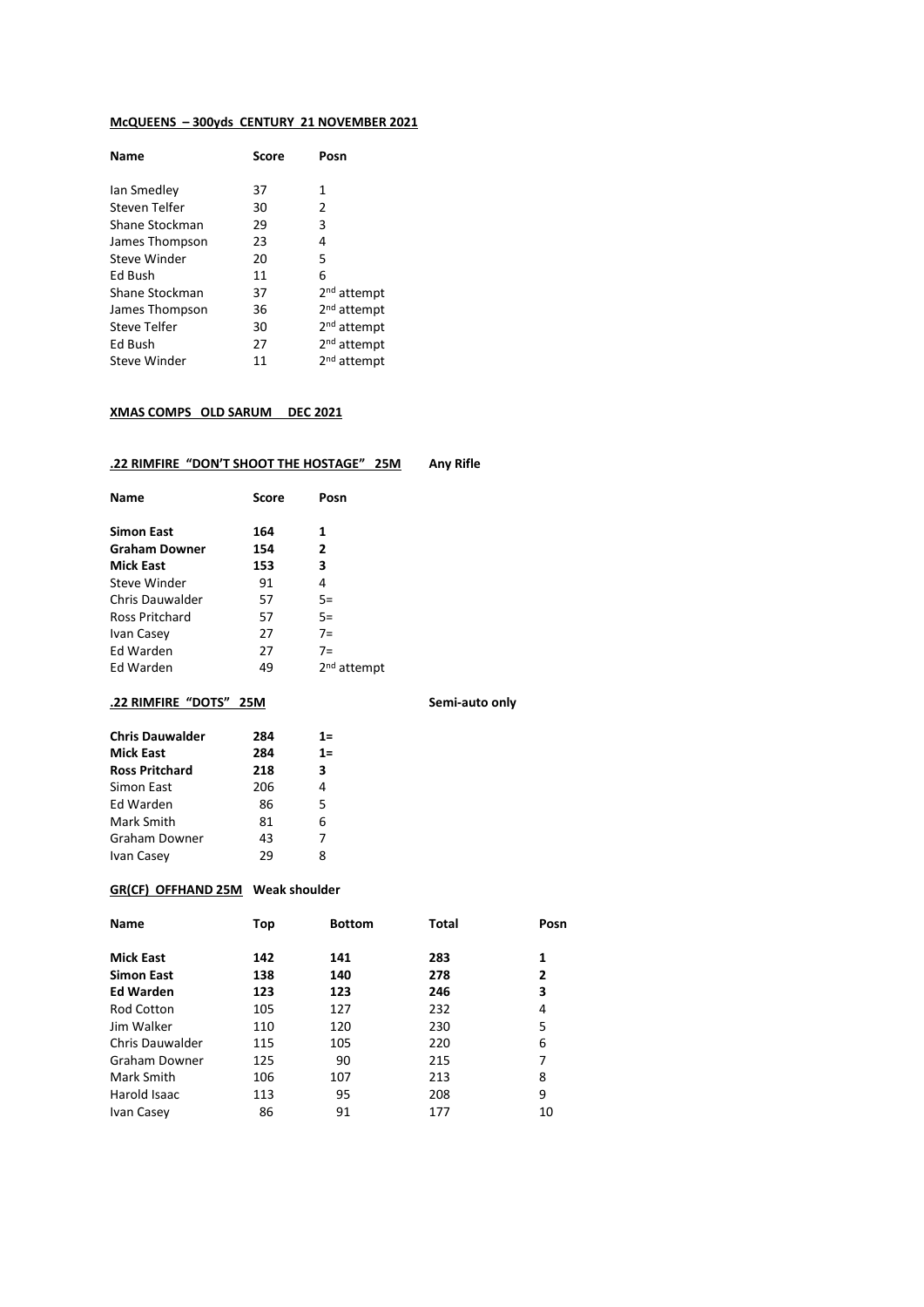## **.22 RIMFIRE OFFHAND 25M OLD SARUM 18 DEC 2021**

| <b>Name</b>          | Top     | <b>Bottom</b> | Total | Posn                    | Pts |
|----------------------|---------|---------------|-------|-------------------------|-----|
| Mick East            | 149     | 148           | 297   | 1                       | 10  |
| John Turnham         | 177(19) | 108(11)       | 285   | 2                       | 9   |
| lan Smedley          | 143     | 141           | 284   | 3                       | 8   |
| James Thompson       | 138     | 138           | 276   | 4                       |     |
| Jim Walker           | 135     | 135           | 270   | 5                       | 6   |
| <b>Rod Cotton</b>    | 136     | 132           | 268   | 6                       | 5   |
| Ross Pritchard       | 133     | 132           | 265   | 7                       | 4   |
| Pete Smith           | 131     | 129           | 260   | 8                       | 3   |
| <b>Paul Phillips</b> | 127     | 132           | 259   | 9                       | 2   |
| Steve West-Thomas    | 105     | 120           | 225   | 10                      |     |
| Steve West-Thomas    | 139     | 137           | 276   | 2 <sup>nd</sup> attempt |     |
| Mark Smith           | 136     | 133           | 269   | $2nd$ attempt $*$       |     |

**\*** No 1st attempt card submitted.

### **.22 RIMFIRE 'AMERICA MATCH' OLD SARUM 18 DEC 2021**

| <b>Name</b>           | Top | Centre | <b>Bottom</b> | <b>Total</b> | Posn | Pts |
|-----------------------|-----|--------|---------------|--------------|------|-----|
| Mick East             | 98  | 98     | 97            | 293          |      | 10  |
| John Turnham          | 94  | 97     | 96            | 287          |      | 9   |
| Ian Smedley           | 94  | 91     | 92            | 277          | 3    | 8   |
| Jim Walker            | 95  | 88     | 88            | 271          | 4    |     |
| Pete Smith            | 89  | 92     | 86            | 267          | $5=$ | 5.5 |
| James Thompson        | 95  | 90     | 82            | 267          | $5=$ | 5.5 |
| Paul Phillips         | 92  | 93     | 81            | 266          |      | 4   |
| <b>Ross Pritchard</b> | 92  | 85     | 84            | 261          | 8    | 3   |
| Steve West-Thomas     | 92  | 88     | 76            | 256          | 9    | 2   |
| Lloyd Davy            | 82  | 76     | 75            | 233          | 10   |     |

## **.22 RIMFIRE BENCHREST GROUPING 25M OLD SARUM 18 DEC 2021 Any Rifle**

| <b>Name</b>          | <b>Rifle</b>       | Ammo              | Gp1   | Gp <sub>2</sub> | Gp3   | Gp4   | Agg    | Posn | Pts |
|----------------------|--------------------|-------------------|-------|-----------------|-------|-------|--------|------|-----|
| Pete Smith           | Anschutz 54        | <b>RWS Match</b>  | 0.105 | 0.156           | 0.093 | 0.175 | 0.1322 | 1    | 10  |
| Ross Pritchard       | Anschutz 54        | <b>RWS Match</b>  | 0.135 | 0.218           | 0.156 | 0.137 | 0.1615 | 2    | 9   |
| Mick East            | <b>BSA Int Mk2</b> | SK Rifle Match    | 0.176 | 0.135           | 0.180 | 0.169 | 0.1650 | 3    | 8   |
| <b>Rod Cotton</b>    | Walther            | Eley Match        | 0.278 | 0.213           | 0.188 | 0.234 | 0.2282 | 4    | 7   |
| Mark Smith           | Anschutz           | Lapua Centre X    | 0.292 | 0.272           | 0.220 | 0.247 | 0.2580 | 5    | -6  |
| Ivan Casey           | Anschutz 54        | CCI Blazer        | 0.569 | 0.443           | 0.295 | 0.357 | 0.4160 | 6    | 5   |
| Jim Walker           | 15/22              | <b>CCI Blazer</b> | 0.590 | 0.552           | 0.681 | 0.615 | 0.6095 | 7    | 4   |
| <b>Richard Clapp</b> | M 16               | <b>CCI Blazer</b> | 0.863 | 0.873           | 1.059 | 0.807 | 0.9005 | 8    | 3   |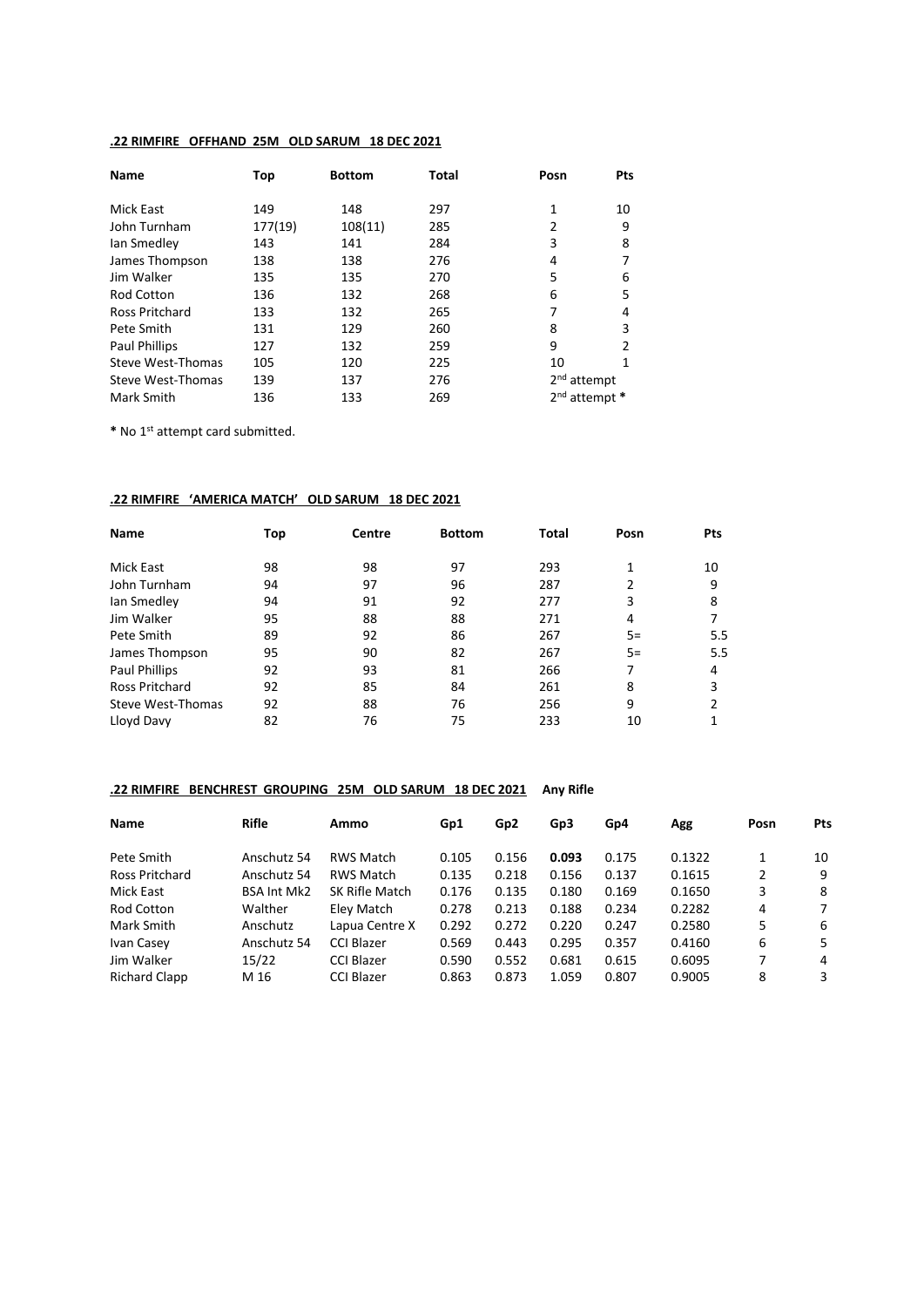### **GALLERY RIFLE (CF) OFFHAND 25M OLD SARUM 9 JAN 2022 PL 12s**

| Name                     | Top     | <b>Bottom</b> | <b>Total</b> | Posn           | Pts                     | <b>Sights</b> |
|--------------------------|---------|---------------|--------------|----------------|-------------------------|---------------|
| Mick East                | 146     | 145           | 291          | 1              | 10                      | Scope         |
| <b>Steve West-Thomas</b> | 132     | 128           | 260          | $\overline{2}$ | 9                       | Iron          |
| Gary Jefferies           | 132     | 123           | 255          | $3=$           | 7.5                     | Scope         |
| Mark Smith               | 126     | 129           | 255          | $3=$           | 7.5                     | Scope         |
| <b>Chris Dauwalder</b>   | 128     | 121           | 249          | 5              | 6                       | Scope         |
| John Turnham             | 118     | 128           | 246          | 6              | 5                       | Iron          |
| Jim Walker               | 109(14) | 132(16)       | 241          | 7              | 4                       | Iron          |
| Rod Cotton               | 112     | 125           | 237          | 8              | 3                       | Iron          |
| James Thompson           | 120     | 115           | 235          | 9              | $\overline{2}$          | Iron          |
| <b>Steve Monk</b>        | 116     | 114           | 230          | $10 =$         | $\mathbf{1}$            | Iron          |
| <b>Ross Pritchard</b>    | 117     | 113           | 230          | $10=$          | 1                       | Iron          |
| Mike Boakes              | 110     | 99            | 209          | 12             | 1                       | Iron          |
| <b>Mick East</b>         | 138     | 143           | 281          |                | 2 <sup>nd</sup> attempt | Scope         |
| Rod Cotton               | 124     | 132           | 256          |                | 2 <sup>nd</sup> attempt | Iron          |
| <b>Iron Sights</b>       |         |               |              |                |                         |               |
| <b>Steve West-Thomas</b> | 132     | 128           | 260          | 1              | 10                      |               |
| John Turnham             | 118     | 128           | 246          | 2              | 9                       |               |
| Jim Walker               | 109(14) | 132(16)       | 241          | 3              | 8                       |               |
| Rod Cotton               | 112     | 125           | 237          | 4              | $\overline{7}$          |               |
| James Thompson           | 120     | 115           | 235          | 5              | 6                       |               |
| <b>Steve Monk</b>        | 116     | 114           | 230          | $6=$           | 4.5                     |               |
| <b>Ross Pritchard</b>    | 117     | 113           | 230          | $6=$           | 4.5                     |               |
| <b>Mike Boakes</b>       | 110     | 99            | 209          | 8              | 3                       |               |
| <b>Rod Cotton</b>        | 124     | 132           | 256          |                | 2 <sup>nd</sup> attempt |               |

# **GALLERY RIFLE (CF) 'MULTI-TARGET' OLD SARUM 9 JAN 2022**

| Name                     | Left | <b>Right</b> | <b>Total</b> | Posn           | Pts                     | <b>Sights</b>  |
|--------------------------|------|--------------|--------------|----------------|-------------------------|----------------|
| Jim Walker               | 51.1 | 52.3         | 103.4        | $\mathbf{1}$   | 10                      | Iron           |
| <b>Steve Monk</b>        | 51.5 | 51.4         | 102.9        | 2              | 9                       | Iron           |
| <b>Mick East</b>         | 56.5 | 46.2         | 102.7        | 3              | 8                       | Scope          |
| Steve West-Thomas        | 51.2 | 49.5         | 100.7        | 4              | $\overline{7}$          | Iron           |
| <b>Rod Cotton</b>        | 47.1 | 50.0         | 97.1         | 5              | 6                       | Iron           |
| John Turnham             | 48.3 | 37.1         | 85.4         | 6              | 5                       | Iron           |
| <b>Mike Boakes</b>       | 42.0 | 24.0         | 66.0         | 7              | 4                       | Iron           |
| James Thompson           | 18.0 | 42.1         | 60.1         | 8              | 3                       | Iron           |
| Jim Walker               | 10.0 | 38.0         | 48.0         | LBR            |                         |                |
| Jim Walker               | 16.0 | 44.2         | 60.2         | LBR            | 2 <sup>nd</sup> attempt |                |
| <b>Iron Sights</b>       |      |              |              |                |                         |                |
| Jim Walker               | 51.1 | 52.3         | 103.4        | 1              | 10                      |                |
| <b>Steve Monk</b>        | 51.5 | 51.4         | 102.9        | $\overline{2}$ | 9                       |                |
| <b>Steve West-Thomas</b> | 51.2 | 49.5         | 100.7        | 3              | 8                       |                |
| <b>Rod Cotton</b>        | 47.1 | 50.0         | 97.1         | 4              | $\overline{7}$          |                |
| John Turnham             | 48.3 | 37.1         | 85.4         | 5              | 6                       |                |
| <b>Mike Boakes</b>       | 42.0 | 24.0         | 66.0         | 6              | 5                       |                |
| James Thompson           | 18.0 | 42.1         | 60.1         | 7              | 4                       |                |
| .22 r/f Pistol           |      |              |              |                |                         |                |
|                          |      |              |              |                |                         |                |
| <b>Mick East</b>         | 43.1 | 47.1         | 90.2         | 1              | 10                      | <b>Red Dot</b> |
| Rod Cotton               | 40.1 | 32.0         | 72.1         | 2              | 9                       | Iron           |
| <b>Ross Pritchard</b>    | 14.0 | 30.0         | 44.0         | 3              | 8                       | Iron           |
| <b>Ross Pritchard</b>    | 33.0 | 13.0         | 46.0         |                | 2 <sup>nd</sup> attempt | Iron           |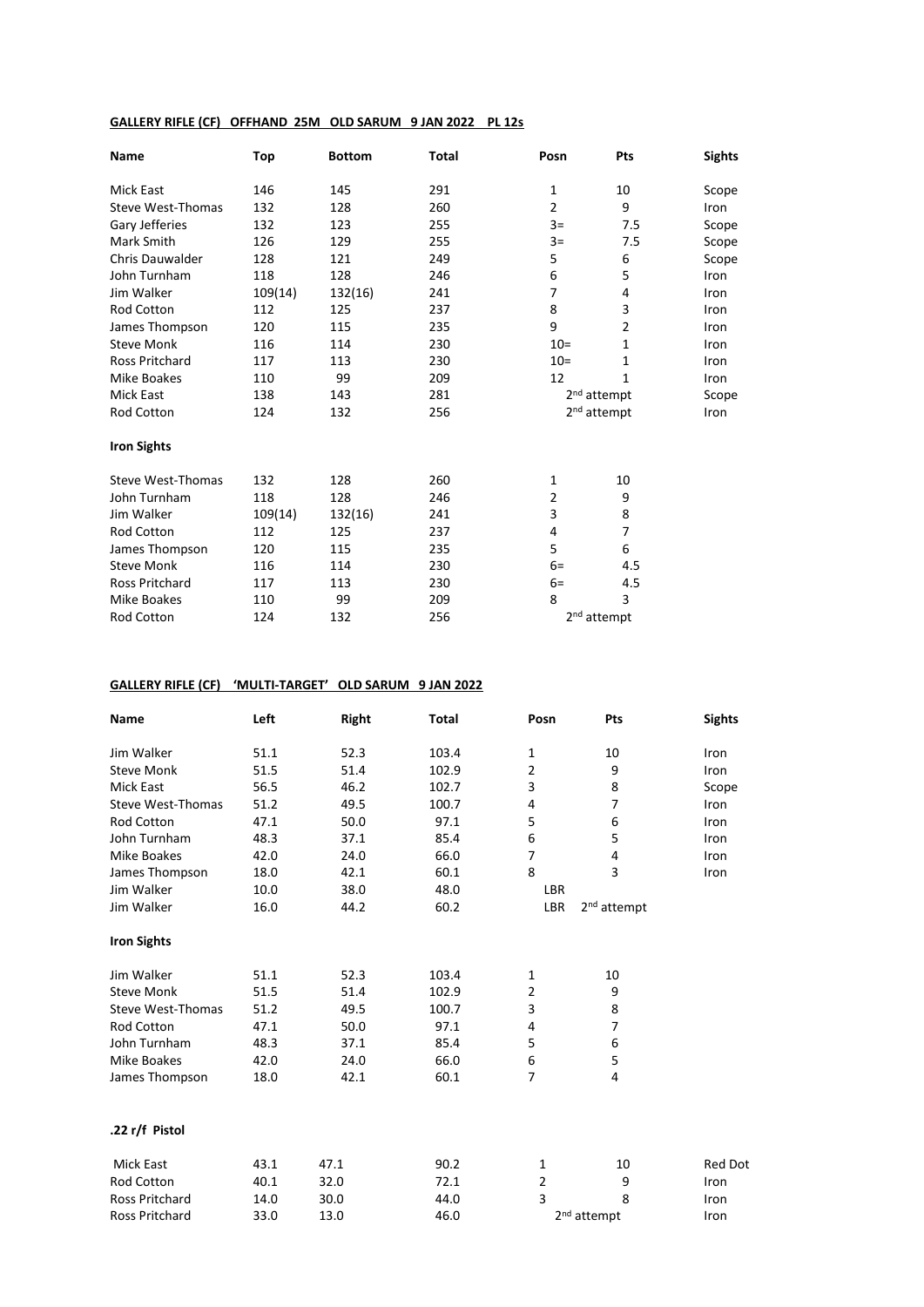## **F CLASS 300 YDS CENTURY 16 JAN 2022**

| Name                     | <b>Class</b> | <b>Rifle</b>        | <b>Calibre</b> | <b>Bullet Wt</b> | <b>Score</b> | Posn           | Pts                     |
|--------------------------|--------------|---------------------|----------------|------------------|--------------|----------------|-------------------------|
| Chris Dauwalder          | F/O          | Acc Int             | 6.5 Creedmoor  | 140              | 67.4         | 1              | 10                      |
| Pete Smith               | F/TR         | SGC                 | .223           | 69               | 67.3         | $\overline{2}$ | 9                       |
| <b>Graham Downer</b>     | F/TR         | <b>RPA Quadlock</b> | .308           | 168              | 65.5         | 3              | 8                       |
| Paul Phillips            | F/TR         | SGC                 | .223           | 69               | 63.4         | 4              | 7                       |
| <b>Steve Telfer</b>      | F/TR         | Sako A7             | .308           |                  | 62.3         | 5              | 6                       |
| <b>Steve Telfer</b>      | F/O          | Tikka T3            | .243           | 87               | 60.0         | 6              | ---                     |
| Steve West-Thomas        | F/TR         | Ruger M77 Mk2       | .308           | 155              | 59.3         | 7              | 5                       |
| lan Smedley              | F/TR         | Sabatti             | .308           | 155              | 57.2         | 8              | 4                       |
| Mark Smith               | F/TR         | Remington           | .308           | 155              | 56.2         | 9              | 3                       |
| <b>Brian Biggs</b>       | F/TR         | <b>Bradley Arms</b> | .223           | 69               | 19.0         | 10             | $\overline{2}$          |
| Pete Smith               | F/TR         | Dolphin Nesika      | .308           | 168              | 73.8         |                | 2 <sup>nd</sup> attempt |
| lan Smedley              | F/TR         | SGC                 | .223           | 69               | 67.4         |                | 2 <sup>nd</sup> attempt |
| <b>Paul Phillips</b>     | F/TR         | SGC                 | .223           | 69               | 64.2         |                | 2 <sup>nd</sup> attempt |
| F/TR                     |              |                     |                |                  |              |                |                         |
| Pete Smith               | F/TR         | SGC                 | .223           | 69               | 67.3         | 1              | 10                      |
| <b>Graham Downer</b>     | F/TR         | <b>RPA Quadlock</b> | .308           | 168              | 65.5         | $\overline{2}$ | 9                       |
| <b>Paul Phillips</b>     | F/TR         | SGC                 | .223           | 69               | 63.4         | 3              | 8                       |
| <b>Steve Telfer</b>      | F/TR         | Sako A7             | .308           |                  | 62.3         | 4              | 7                       |
| <b>Steve West-Thomas</b> | F/TR         | Ruger M77 Mk2       | .308           | 155              | 59.3         | 5              | 6                       |
| Ian Smedley              | F/TR         | Sabatti             | .308           | 155              | 57.2         | 6              | 5                       |
| Mark Smith               | F/TR         | Remington           | .308           | 155              | 56.2         | 7              | 4                       |
| <b>Brian Biggs</b>       | F/TR         | <b>Bradley Arms</b> | .223           | 69               | 19.0         | 8              | 3                       |
| Pete Smith               | F/TR         | Dolphin Nesika      | .308           | 168              | 73.8         |                | 2 <sup>nd</sup> attempt |
| lan Smedley              | F/TR         | SGC                 | .223           | 69               | 67.4         |                | 2 <sup>nd</sup> attempt |
| Paul Phillips            | F/TR         | SGC                 | .223           | 69               | 64.2         |                | 2 <sup>nd</sup> attempt |

# **.22 RIMFIRE OFFHAND 25M OLD SARUM 23 JAN 2022**

| <b>Name</b>           | Top | <b>Bottom</b> | <b>Total</b> | Posn                    | Pts            |
|-----------------------|-----|---------------|--------------|-------------------------|----------------|
| Mick East             | 149 | 150           | 299*         | 1                       | 10             |
| Chris Dauwalder       | 148 | 143           | 291          | 2                       | 9              |
| Ed Warden             | 146 | 142           | 288          | 3                       | 8              |
| John Turnham          | 140 | 144           | 284          | 4                       | 7              |
| <b>Steve Monk</b>     | 136 | 139           | 275          | 5                       | 6              |
| Jim Walker            | 138 | 136           | 274          | 6                       | 5              |
| Shane Stockman        | 141 | 131           | 272          | 7                       | 4              |
| Steve West-Thomas     | 133 | 135           | 268          | 8                       | 3              |
| <b>Ross Pritchard</b> | 127 | 138           | 265          | 9                       | $\overline{2}$ |
| <b>Rod Cotton</b>     | 131 | 133           | 264          | 10                      | 1              |
| Mark Smith            | 131 | 127           | 258          | 11                      | 1              |
| Lochlain P-Sutton (G) | 125 | 124           | 249          | 12                      |                |
| (G)<br>Sue Webb       | 127 | 119           | 246          | 13                      |                |
| Sam Williams (G)      | 118 | 120           | 238          | 14                      |                |
| Melvin Sutton (G)     | 122 | 114           | 236          | 15                      |                |
| Jim Walker            | 137 | 134           | 271          | 2 <sup>nd</sup> attempt |                |

**\* New Club record.**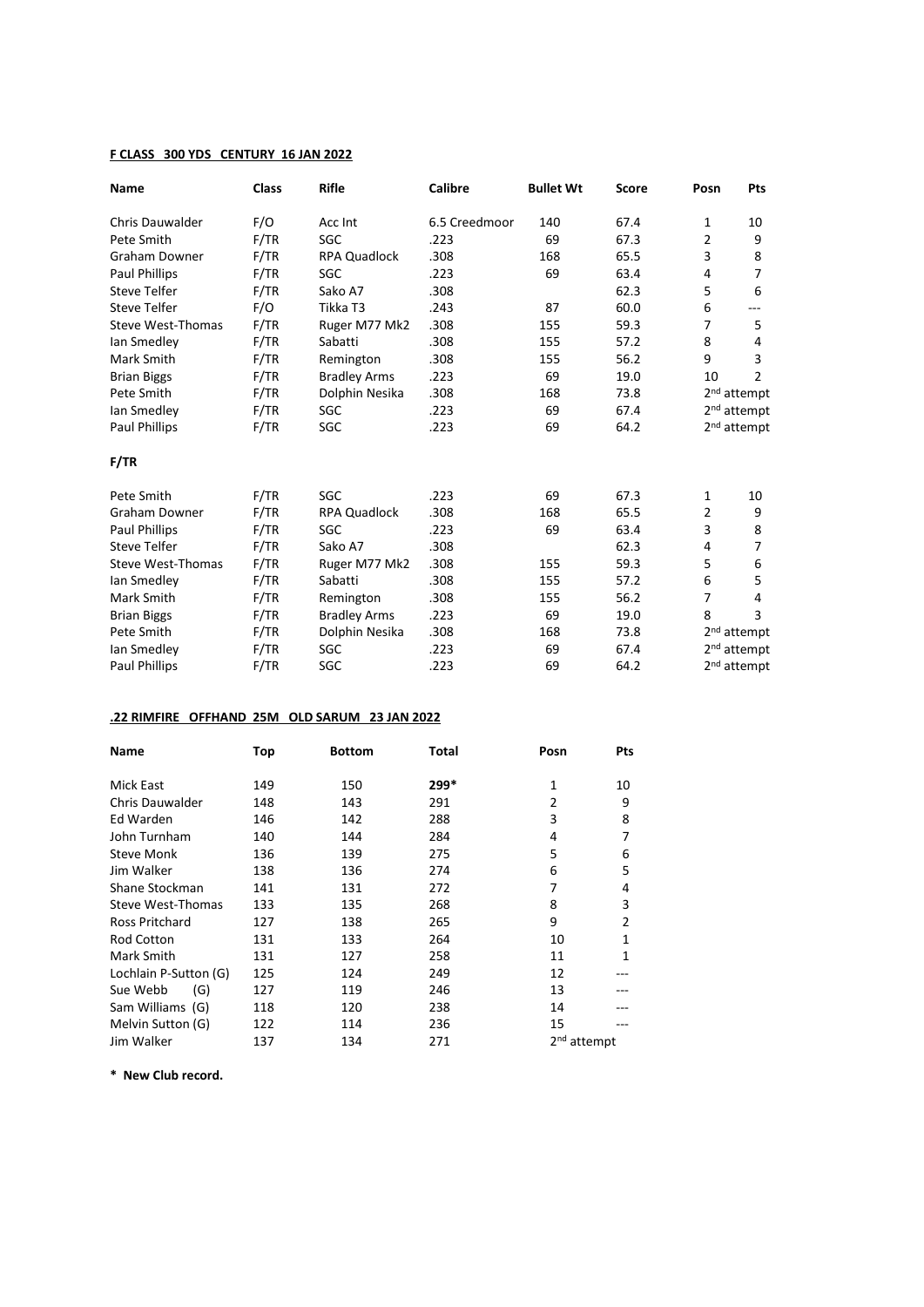## **.22 RIMFIRE 'TIMED & PRECISION 1' OLD SARUM 23 JAN 2022**

| <b>Name</b>            | <b>P1</b> | P <sub>2</sub> | P3   | Total  | Posn       | Pts |
|------------------------|-----------|----------------|------|--------|------------|-----|
| <b>Chris Dauwalder</b> | 119.7     | 120.8          | 60.3 | 299.18 | 1          | 10  |
| Shane Stockman         | 118.1     | 117.5          | 56.0 | 291.6  | 2          | 9   |
| Ed Warden              | 114.4     | 116.3          | 57.0 | 287.7  | 3          | 8   |
| <b>Rod Cotton</b>      | 117.3     | 113.0          | 56.2 | 286.2  | 4          | 7   |
| Sam Williams (G)       | 109.1     | 118.3          | 57.1 | 284.5  | 5          | 6   |
| Jim Walker             | 131.2(14) | 96.1(10)       | 57.0 | 284.3  | 6          | 5   |
| Gary Jefferies         | 111.0     | 115.3          | 57.1 | 283.4  | 7          | 4   |
| <b>Ross Pritchard</b>  | 114.3     | 107.2          | 60.1 | 281.6  | 8          | 3   |
| Mick East              | 120.5     | 98.2           | 60.1 | 278.8  | 9          | 2   |
| Steve West-Thomas      | 125.1(14) | 86.1(9)        | 57.0 | 268.2  | 10         | 1   |
| Sam Salter             | 93.1      | 102.1          | 48.1 | 243.3  | 11         | 1   |
| (G)<br>Sue Webb        | 102.0     | 89.0           | 48.2 | 239.2  | 12         |     |
| Dave Webb (G)          | 60.0      | 92.0           | 51.0 | 203.0  | 13         |     |
| John Turnham           | 58.2      | 57.3           | 56.1 | 171.6  | 14         | 1   |
| <b>Steve Monk</b>      | 103.0     | 101.0          | 53.0 | 257.0  | <b>LBP</b> |     |
| <b>Rod Cotton</b>      | 86.1      | 106.0          | 36.1 | 228.2  | .38        |     |

## **.22 RIMFIRE BENCHREST SCORE 25M OLD SARUM 23 JAN 2022 Any Rifle**

| <b>Name</b>          | Rifle                | Ammo              | Score  | Posn | <b>Points</b> |
|----------------------|----------------------|-------------------|--------|------|---------------|
| Chris Dauwalder      | Anschutz 18**        | SK Rifle Match    | 250.14 | 1    | 10            |
| Ross Pritchard       | Anschutz 54          | SK Match          | 249.15 | 2    | 9             |
| Mick East            | <b>BSA Int Mk II</b> | SK Rifle Match    | 249.14 | 3    | 8             |
| <b>Rod Cotton</b>    | Walther              | Eley Match        | 241.8  | 4    |               |
| Mark Smith           | Anschutz             | Eley Match        | 238.6  | 5    | 6             |
| Shane Stockman       | CZ 452               | Mixed ammo        | 236.7  | 6    | 5             |
| Sam Williams (G)     | 10/22 KIDD           | CCI Blazer        | 231.4  | 7    |               |
| Gary Jefferies       | 10/22 KIDD           | Geco              | 226.5  | $8=$ | 3.5           |
| Jim Walker           | Anschutz 54          | <b>CCI Blazer</b> | 226.5  | $8=$ | 3.5           |
| Steve West-Thomas    | Anschutz 64          | Centre X          | 217.0  | 10   | $\mathcal{P}$ |
| <b>Richard Clapp</b> | $M-16$               | <b>CCI Blazer</b> | 164.1  | 11   |               |

## **.22 RIMFIRE OFFHAND 25M OLD SARUM 6 FEB 2022**

| <b>Name</b>        |     | Top     | <b>Bottom</b> | <b>Total</b> | Posn | <b>Pts</b>              |
|--------------------|-----|---------|---------------|--------------|------|-------------------------|
|                    |     |         |               |              |      |                         |
| Mick East          |     | 149     | 149           | 298          | 1    | 10                      |
| Simon East         |     | 147     | 145           | 292          | 2    | 9                       |
| Alan Hopgood (G)   |     | 140     | 140           | 280          | 3    |                         |
| <b>Rod Cotton</b>  |     | 135     | 140           | 275          | 4    | 8                       |
| Mark Smith         |     | 166(18) | 106(12)       | 272          | 5    |                         |
| Jim Walker         |     | 138     | 133           | 271          | 6    | 6                       |
| <b>Brian Biggs</b> |     | 129     | 138           | 267          | 7    | 5                       |
| <b>Steve Monk</b>  |     | 136     | 124           | 260          | 8    | 4                       |
| Danny Law          | (G) | 129     | 123           | 252          | 9    |                         |
| Mark Smith         |     | 133     | 138           | 271          |      | $2nd$ attempt           |
| Danny Law          | (G) | 133     | 128           | 261          |      | 2 <sup>nd</sup> attempt |

#### **.22 RIMFIRE BENCHREST GROUPING 25M OLD SARUM 6 FEB 2022 Semi-auto only.**

| Name              | Rifle              | Ammo              | Gp1   | Gp <sub>2</sub> | Gp3   | Gp4   | Agg    | Posn | Pts   |
|-------------------|--------------------|-------------------|-------|-----------------|-------|-------|--------|------|-------|
| Mick East         | MOA 10/22          | SK Rifle Match    | 0.368 | 0.248           | 0.337 | 0.246 | 0.2998 |      | 10    |
| <b>Steve Monk</b> | <b>Ruger 10/22</b> | Elev Sport        | 0.791 | 0.892           | 0.419 | 0.471 | 0.6433 |      | 9     |
| Mark Smith        | Ruger 10/22        | Elev Club ?       | 0.661 | 0.811           | 1.228 | 0.452 | 0.7880 | 3    | 8     |
| Jim Walker        | S&W 15/22          | <b>RWS R50 ?</b>  | 0.846 | 1.052           | 0.887 | 0.874 | 0.9148 | 4    | 7     |
| Danny Law<br>(G)  | Ruger 10/22        | <b>CCI Blazer</b> | 1.671 | 0.885           | 2.052 | 0.441 | 1.2623 |      | $---$ |